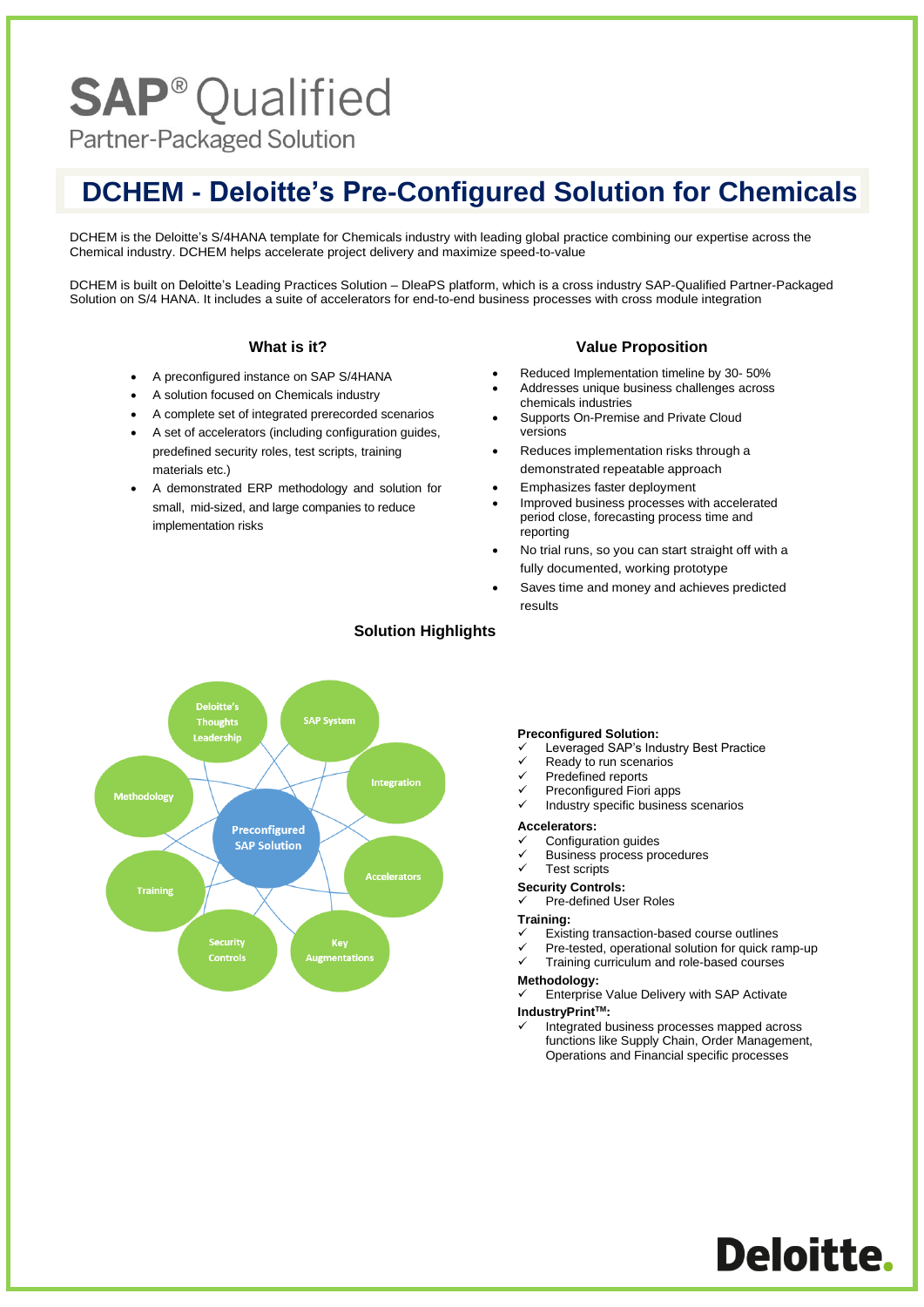## **Business Processes and Functionality**

The following SAP best practices and scope items for SAP S/4HANA were activated in this solution. These best practices helped accelerate and simplify the adoption of our S/4HANA, 1909 On-Premise edition by providing faster time to value, preconfigured content for core business processes along with a role-specific, responsive, and a simple user experience

| <b>Finance</b>                                                                                                                                                                                                                                                                                                                                                                                                                                                                                                                                                                                                                       | Manufacturing                                                                                                                                                                                                                                                                                                                                                                                                                                                                        | <b>Sales</b>                                                                                                                                                                                                                                                                                                                                                                                                                                                                                                                                                                                                                                                                                                                                               | Sourcing & procurement                                                                                                                                                                                                                                                                                                                                                                                                                                                 | <b>Supply Chain</b>                                                                                                                                                                                                                       |
|--------------------------------------------------------------------------------------------------------------------------------------------------------------------------------------------------------------------------------------------------------------------------------------------------------------------------------------------------------------------------------------------------------------------------------------------------------------------------------------------------------------------------------------------------------------------------------------------------------------------------------------|--------------------------------------------------------------------------------------------------------------------------------------------------------------------------------------------------------------------------------------------------------------------------------------------------------------------------------------------------------------------------------------------------------------------------------------------------------------------------------------|------------------------------------------------------------------------------------------------------------------------------------------------------------------------------------------------------------------------------------------------------------------------------------------------------------------------------------------------------------------------------------------------------------------------------------------------------------------------------------------------------------------------------------------------------------------------------------------------------------------------------------------------------------------------------------------------------------------------------------------------------------|------------------------------------------------------------------------------------------------------------------------------------------------------------------------------------------------------------------------------------------------------------------------------------------------------------------------------------------------------------------------------------------------------------------------------------------------------------------------|-------------------------------------------------------------------------------------------------------------------------------------------------------------------------------------------------------------------------------------------|
| • Credit Management<br>(BD6)<br>• Accounting and<br>Financial Close (J58)<br>• Accounts Receivable<br>(J59)<br>• Accounts Payable<br>(J60)<br>• Bank Account<br>Management (J77)<br>• Cash Daily Operation<br>(J78)<br>• Asset Accounting<br>(J62)<br>• Profitability and Cost<br>Analysis (J55)<br>• General Cost Center<br>Planning (BEX)<br>• Internal Order<br>Planning (BEU)<br>• Overhead Cost<br>Accounting (J54)<br>• Internal Order Actual<br>(BEV)<br>• Revenue Planning<br>(BEA)<br>· Standard Cost<br>Calculation (BEG)<br>• Plant-Period-End<br>Closing (BEI)<br>• Inventory Valuation<br>for Year-End Closing<br>(BEJ) | • Material<br>Requirements<br>Planning (2GI)<br>• Make-to-Stock<br>Production-Discrete<br>Industry (BJ5)<br>• Make-to-Stock<br>Production-Process<br>Industry (909)<br>• Repetitive<br>Manufacturing (992)<br>• Production<br>Subcontracting-<br><b>External Processing</b><br>(918)<br>· Rework Processing-<br>Stock-Manufactured<br>Material (32GG)<br>• Rework Processing-<br>Work-in-Process<br>(BJQ)<br>• Make-to-Order<br>Production without<br>Variant Configuration<br>(BJE) | • Sell from Stock (25C)<br>• Sales Contract<br>Management (25Q)<br>• Consignment Sales<br>(2H6)<br>• Intercompany Sales<br>Order Processing -<br>Domestic (32U)<br>• Third party with<br>subcontracting (2H8)<br>· Sales Processing<br>using Third-Party<br>without Shipping<br>Notification (35H)<br>• Customer Returns<br>(251)<br>• Free of Charge<br>Delivery (25E)<br>• Debit Memo<br>Processing (25K)<br>• Credit Memo<br>Processing (25M)<br>• Samples Processing<br>(917)<br>· Sales Order<br>Processing (incl. PoD<br>and CoA) (921)<br>• Sales Order Entry<br>with One Time<br>Customer (35J)<br>· Sales Rebate<br>Processing (35K)<br>• Advanced Available-<br>to-Promise<br>Processing (35M)<br>• SAP Fiori Analytical<br>Apps for Sales (35P) | • Procurement Contract<br>(24T)<br>• Procurement of Direct<br>Materials (24X)<br>· Subcontracting<br>(External) (918)<br>• Requisitioning (225)<br>• Procurement of<br><b>Pipeline Materials</b><br>(903)<br>• Procurement of<br>Services (32Q)<br>• Intercompany Stock<br>Transfers (32S)<br>• Intracompany Stock<br>Transfers (32T)<br>· Scheduling<br>Agreements in<br>Procurement for<br>Consigned and Stock<br>Material (24V)<br>• Consumable<br>Purchasing (24R) | • Return to Vendor<br>(25S)<br>• Stock Handling-<br>Rework, Scrap, and<br>Blocked Stock (32A)<br>• Physical Inventory-<br><b>Inventory Count and</b><br>Adjustment (25U)<br>• Basic Warehouse<br>Outbound Processing<br>to Customer (2HG) |

## **Enabled Functionality**

| <b>Thread</b>             | <b>Business processes</b>                                       |
|---------------------------|-----------------------------------------------------------------|
| Unique features           | Industry specific unique features<br>$\bullet$                  |
| Cross functions           | Master data maintenance<br>$\bullet$                            |
|                           | Profit center and cost center<br>$\bullet$                      |
|                           | Customer and vendor, General ledger account<br>$\bullet$        |
|                           | Number ranges<br>$\bullet$                                      |
| General ledger/month-end/ | Financial entries to general ledger<br>٠                        |
| Controlling               | Automatic journal upload<br>٠                                   |
|                           | Currency revaluation/translation<br>$\bullet$                   |
|                           | Month-end close<br>$\bullet$                                    |
|                           | Incoming payments<br>$\bullet$                                  |
|                           | Product costing<br>$\bullet$                                    |
|                           | <b>Financial Statement reporting</b><br>٠                       |
| Supply chain management & | Procure materials and services<br>٠                             |
| Operations                | Purchase order approval mobile app<br>٠                         |
|                           | Procurement of asset<br>$\bullet$                               |
|                           | Monitor and manage supplier contract<br>$\bullet$               |
|                           | Manage subcontracting and consignment stock<br>$\bullet$        |
|                           | Inventory/warehouse management<br>$\bullet$                     |
|                           | Manage customer inventory<br>$\bullet$                          |
|                           | Accounts payable<br>$\bullet$                                   |
|                           | Non-PO invoice management<br>٠                                  |
|                           | Procurement invoice approval mobile app<br>$\bullet$            |
|                           | Toller process<br>$\bullet$                                     |
|                           | <b>Active Ingredients Processes</b><br>$\bullet$                |
|                           | Inbound and Outbound Quality Inspection<br>$\bullet$            |
|                           | Optimal Planning & Scheduling with Capacity Checks<br>$\bullet$ |
|                           | Shelf life planning & propagation<br>٠                          |
|                           | Sales and Operations Planning with Inventory Optimization       |

## **Deloitte.**